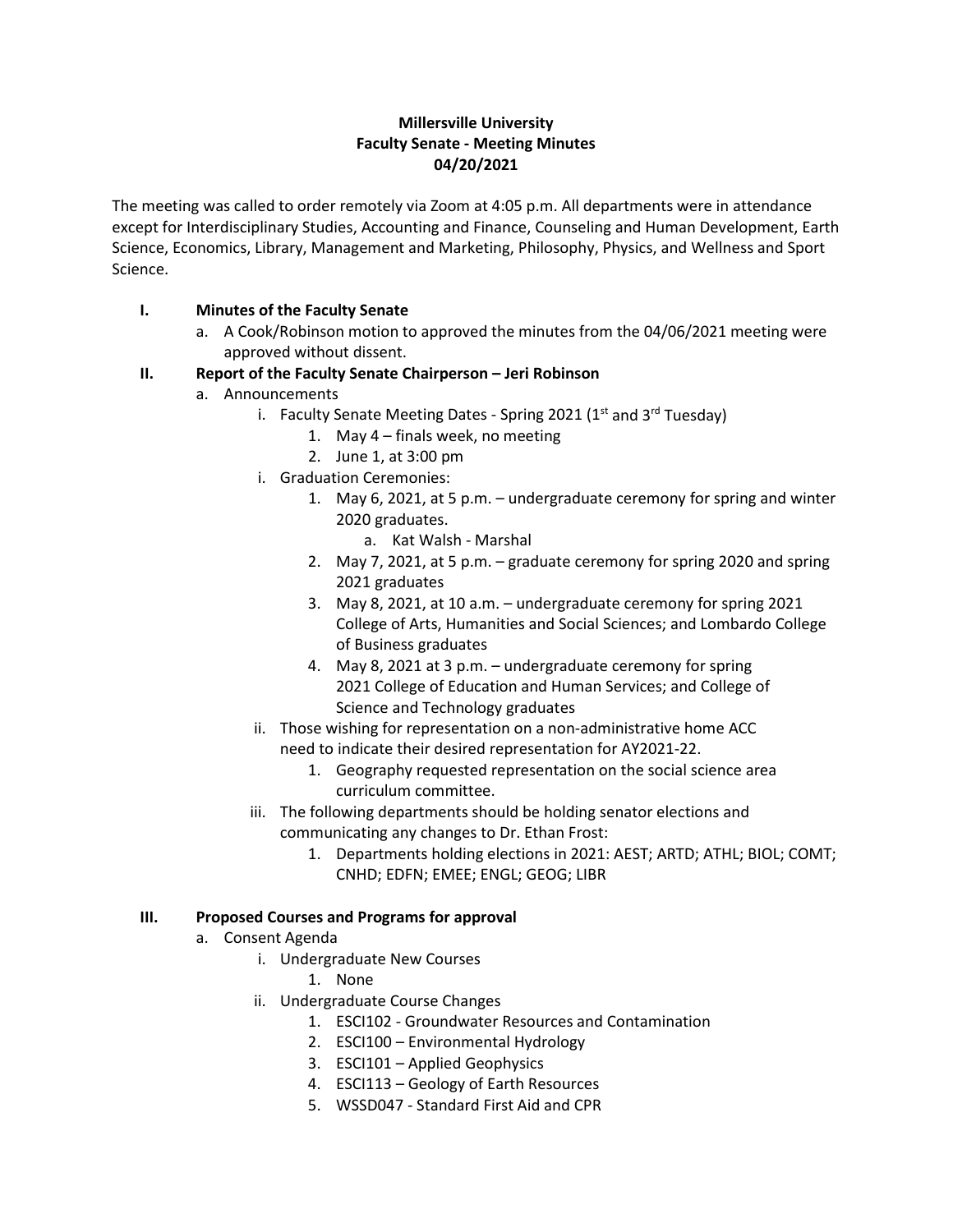- 6. SOAN021 Cultural Anthropology
- iii. Undergraduate New Programs
	- 1. ESCO087 BS Environmental Earth and Ocean Sciences, EEOS
	- 2. GOVT027 Minor in Pre-Law
	- 3. GOVT029 Pre-Law Concentration
- iv. Undergraduate Program Changes
	- 1. SOWK043 Bachelor of Arts in Social Work
	- 2. MUSI069 Bachelor of Science in Education, Music Education
- v. Graduate New Courses
	- 1. None
- vi. Graduate Course Changes
	- 1. SOWK064 Children and Youth at Risk
	- 2. SOWK050 School Social Work
	- 3. NRUS063 Evidence-Based Practice: Models and Applied Research
- vii. Graduate New Programs
	- 1. None
- viii. Graduate Program Changes
	- 1. None

### **IV. Proposed Curricular Frameworks for endorsement**

a. None

## **V. Report of the Administrative Officers**

- a. Dr. James Delle, Associate Provost
	- i. Dr. Delle discussed current COVID outbreak spike on campus and steps being taken to address it.
	- ii. Dr. Delle answered a variety of questions regarding COVID procedures for summer, fall, the possibility of vaccine requirements, and the availability of vaccines on campus. There is a fall reopening team taking up the broader task of reopening campus in the fall. The goal is to return to normal operation as a residential college in the fall.

### **VI. APSCUF Updates**

- a. Dr. Kelly Banna, APSCUF-MU Vice President
	- i. APSCUF is participating in the fall reopening planning committee.
		- 1. The committee will provide some rules and recommendations for faculty that prioritize keeping people and classrooms safe.
		- 2. APSCUF will be advocating for flexibility for faculty regarding class modalities and other teaching decisions.
		- 3. A list of multimodal classrooms and their capacities is being developed.
		- 4. Thoughts or recommendations can be sent to Kelly Banna.
		- 5. Final decisions to be made by cabinet.
- b. APSCUF Promotion and Tenure meeting Friday with electronic vote to follow, watch for email.

### **VII. Reports of the Faculty Senate Standing Committees**

- a. Educator of the Year Committee (EDOY): Ex-Officio chair, Shaun Cook
	- i. Proposed Policy Change Approved without dissent (Cook/Robinson)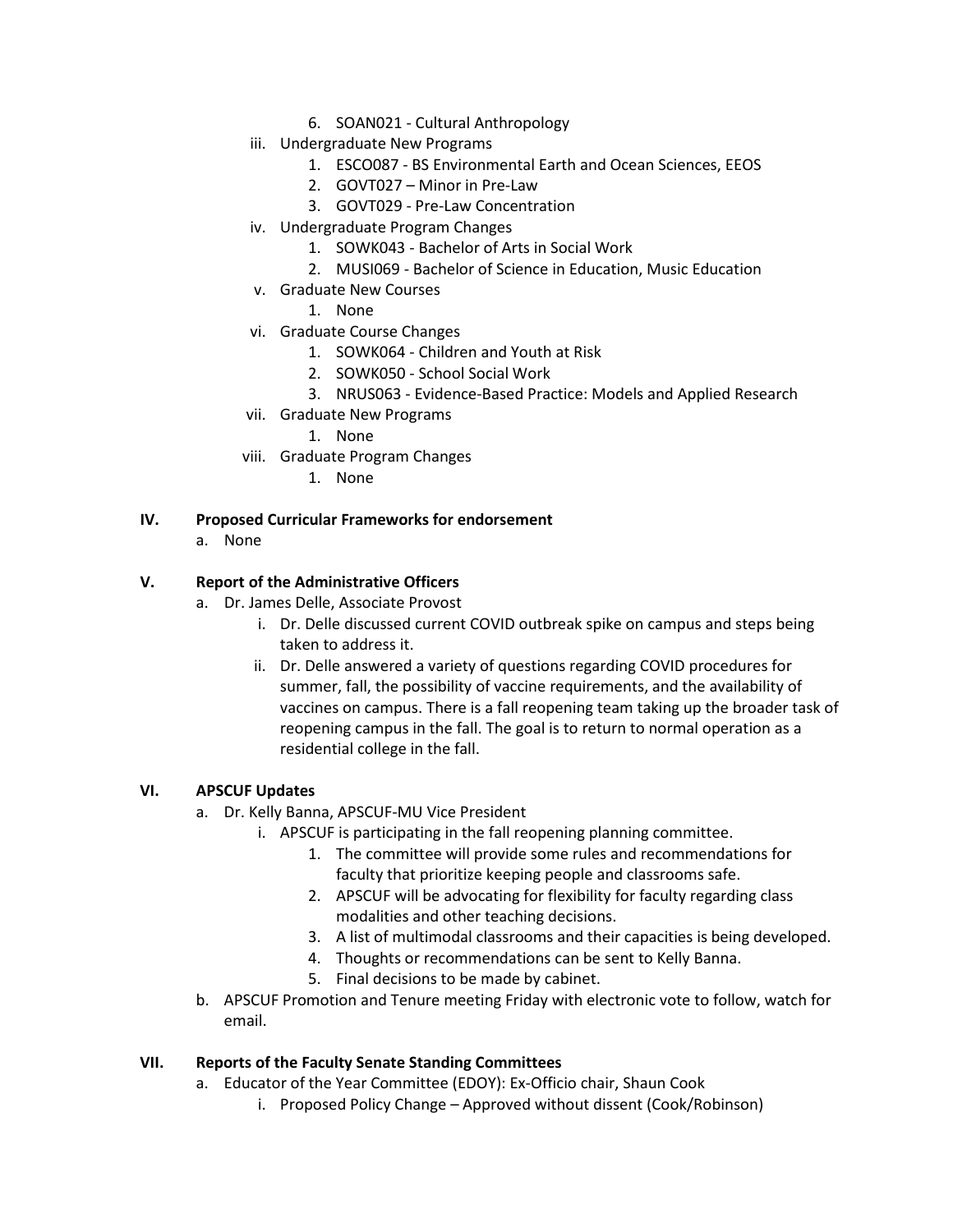- 1. Process change to transfer applicant pool to future years.
- ii. Proposed Policy Change  $(1<sup>st</sup>$  reading): Updated and consolidation of criteria
- **VIII. Report of the Student Government Association** a. None
- **IX. Report of the Graduate Student Association** a. None
- **X. Announcement of new courses, programs or changes to existing courses/program** a. See weekly CAP announcements.
- **XI. Reports of the Faculty Senate, Convened Committees, Area or Special Committees** a. None
- **XII. Faculty Emeriti Resolutions** a. None

## **XIII. Faculty Senate Elections**

- a. Committee Elections Round II
	- i. A Frost/Cook motion to close nominations and elect all unopposed candidates was approved without dissent.
	- ii. An electronic ballot will be circulated to senators for election of the contested seats.

### **XIV. New Business**

a. None

A Granuth/Woodall motion to adjourn was approved without dissent at 5:05pm.

Respectfully Submitted, Ethan E. Frost Faculty Senate Secretary

## **ACTION SUMMARY – 04/20/2021**

## *Minutes Approved*

• 04/06/2021

*Course and Program Proposals (CAP Proposal ID# - Title) Undergraduate Course Changes Approved*

- ESCI102 Groundwater Resources and Contamination
- ESCI100 Environmental Hydrology
- ESCI101 Applied Geophysics
- ESCI113 Geology of Earth Resources